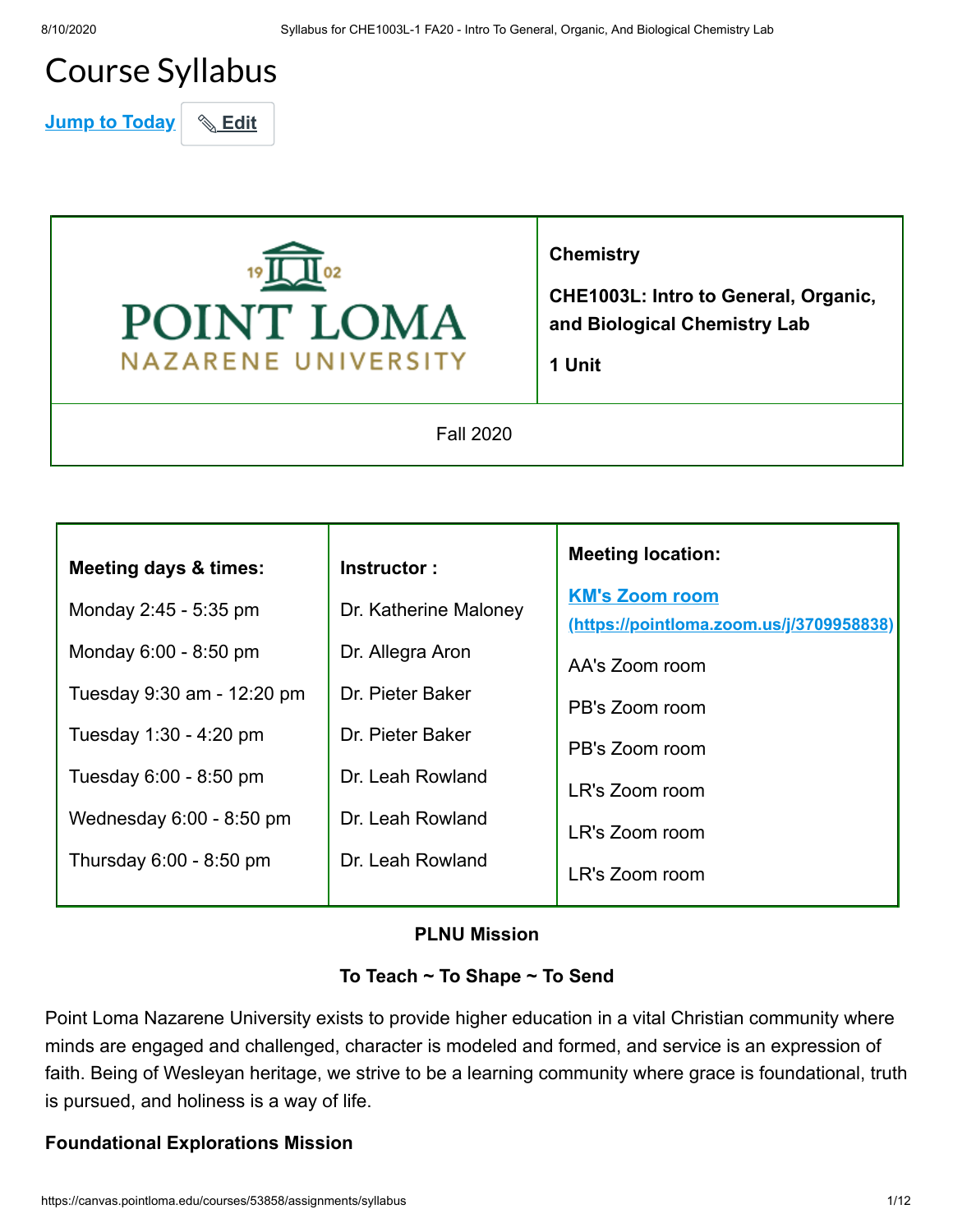PLNU provides a foundational course of study in the liberal arts informed by the life, death, and resurrection of Jesus Christ. In keeping with the Wesleyan tradition, the curriculum equips students with a broad range of knowledge and skills within and across disciplines to enrich major study, lifelong learning, and vocational service as Christ-like participants in the world's diverse societies and culture.

### **COURSE DESCRIPTION**

**From the PLNU Catalog:** An inquiry-based laboratory that is a co-requisite for CHE1003.

## **COURSE LEARNING OUTCOMES**

By the end of the course, you will:

- Explain the importance of chemistry in the life of bacteria.
- Design an experiment to test the effect of culture conditions on antibiotic production in bacteria.
- Select appropriate techniques to separate and identify molecules from a complex sample.
- Analyze genomic and metabolomic data to identify what kinds of antibiotics a bacterium has the 'blueprints' to produce, versus which antibiotics it actually produces.
- Analyze and communicate your findings back into the global Tiny Earth Network.

## **REQUIRED TEXTS AND RECOMMENDED STUDY RESOURCES**

Since this is the pilot of a brand new course, your 'text' will be excerpts from the not-yet-published lab manual, included here in the Canvas course. *(Note that your input on the readings is very welcome and may shape the final manuscript!)*

### **TENTATIVE LAB SCHEDULE**

| Week | Readings & Assignments                                                                                                                                                    | Lab Agenda                                                                                                    |  |
|------|---------------------------------------------------------------------------------------------------------------------------------------------------------------------------|---------------------------------------------------------------------------------------------------------------|--|
|      | Section 0: Tiny Earth<br>Lab Syllabus & Schedule<br>Protocols: Patch plate & Agar overlay<br>assay<br>Week 1 postlab assignment                                           | Introductions<br><b>The Antibiotic Crisis</b><br><b>Group Learning Agreement</b><br>Antimicrobial testing     |  |
| 2    | Section 1: Natural Products<br>Protocols: Liquid-liquid extraction, swab<br>plate, disk diffusion assay<br>VR Extraction & Prelab Assignment<br>Week 2 Postlab Assignment | Is 'natural' better?<br>Antimicrobial results<br>Streptomyces sp. K14/6 extraction<br>Disk diffusion bioassay |  |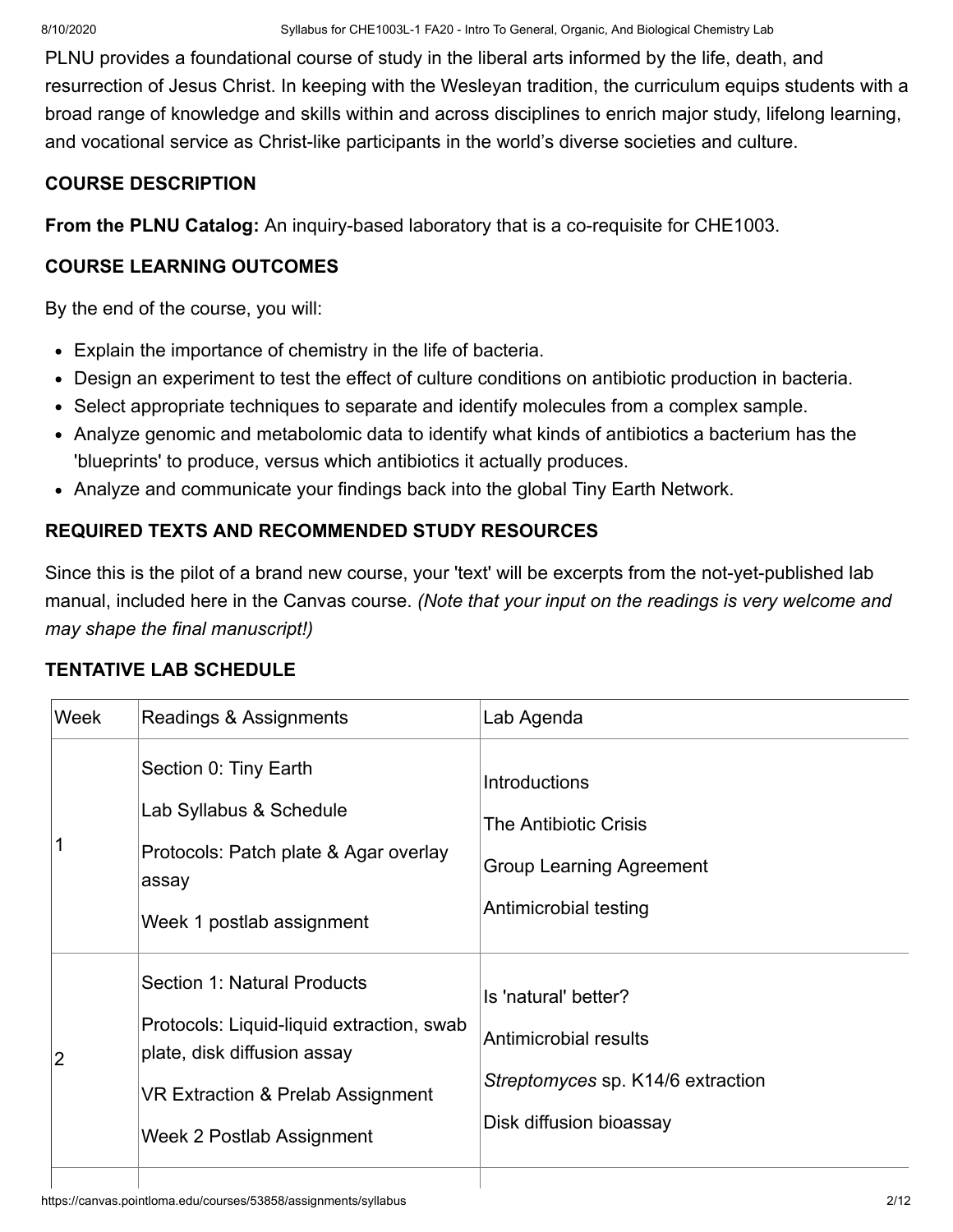8/10/2020 Syllabus for CHE1003L-1 FA20 - Intro To General, Organic, And Biological Chemistry Lab

| 3  | Section 2: How natural products are<br>made<br>Protocols: TLC, TLC Bioautography<br><b>Week 3 Prelab Assignment</b><br>Week 3 Postlab Assignment                                                                        | The Central Dogma<br>Why do microbes make antibiotics?<br><b>Disk diffusion results</b><br>Streptomyces sp. K14/6 TLC & TLC Bioautography                           |
|----|-------------------------------------------------------------------------------------------------------------------------------------------------------------------------------------------------------------------------|---------------------------------------------------------------------------------------------------------------------------------------------------------------------|
| 14 | Section 2: How natural products are<br>made<br>Protocol: AntiSMASH<br>Week 4 Prelab Assignment<br>Week 4 Postlab Assignment                                                                                             | Biosynthesis & classes of natural products<br><b>TLC Bioautography results</b><br>AntiSMASH tutorial, and analysis of 'your' antibiotic<br>from Week 1              |
| 5  | Meet Tiny Earth Strain AH48<br>Section 3: Turning on antibiotic<br>production lines<br>Protocol: Growing in liquid culture,<br>growing in solid culture<br><b>Week 5 Prelab Assignment</b><br>Week 5 Postlab Assignment | Intro to Tiny Earth strain AH48<br>Discussion & Vote: Culture conditions<br>Develop explicit instructions for your instructor to<br>follow<br>Antimicrobial testing |
| 16 | Meet Tiny Earth Strain AH48<br><b>Protocol: AntiSMASH</b><br>Week 6 Prelab Assignment<br>Week 6 Postlab Assignment                                                                                                      | Antimicrobial results<br>Inoculation<br>AntiSMASH analysis of AH48                                                                                                  |
| 7  | Section 4: Extraction<br>Protocols: Liquid-liquid extraction, Disk<br>diffusion bioassay<br>Week 7 Prelab Assignment<br>Week 7 Postlab Assignment                                                                       | <b>AH48 Extraction</b><br>Disk diffusion bioassay                                                                                                                   |
| 8  | Section 5: Chemical separations                                                                                                                                                                                         | Disk diffusion results (and comparison with other                                                                                                                   |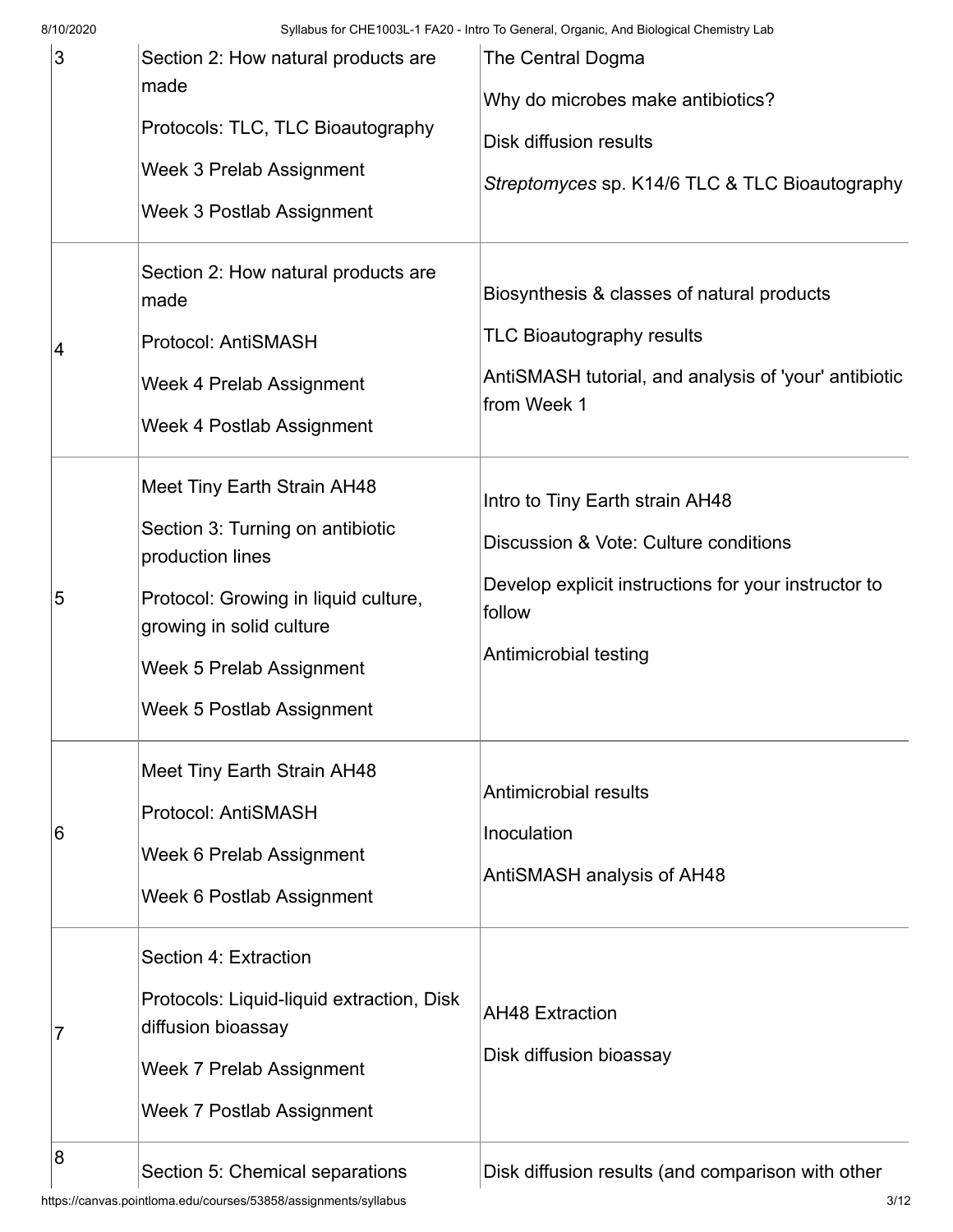8/10/2020 Syllabus for CHE1003L-1 FA20 - Intro To General, Organic, And Biological Chemistry Lab

|                | Protocols: TLC, TLC Bioautography                                                                                                                                              | sections)                                                                                                         |
|----------------|--------------------------------------------------------------------------------------------------------------------------------------------------------------------------------|-------------------------------------------------------------------------------------------------------------------|
|                | <b>Week 8 Prelab Assignment</b>                                                                                                                                                | TLC of AH48 (and comparison with other sections)                                                                  |
|                | Week 8 Postlab Assignment                                                                                                                                                      | TLC Bioautography of AH48                                                                                         |
| $\overline{9}$ | Section 6: Mass Spectrometry<br>Protocols: Molecular networking with<br><b>GNPS</b><br>Week 9 Prelab Assignment<br>Week 9 Postlab Assignment                                   | <b>TLC Bioautography results</b><br>Examine LCMS data of AH48<br><b>Construct molecular network for AH48</b>      |
| 10             | Section 5: Chemical separations<br>Protocols: Prep TLC<br>Week 10 Prelab Assignment<br>Week 10 Postlab Assignment                                                              | Prep TLC<br>Prioritize bands for further analysis<br>Set up disk diffusion of selected bands (if time)            |
| 11             | Section 7: NMR spectroscopy<br>Week 11 Prelab Assignment<br>Week 11 Postlab Assignment                                                                                         | Acquire <sup>1</sup> H NMR and HSQC spectra on selected<br>bands<br>Identify compound classes using NMR           |
| 12             | Section 7: NMR spectroscopy<br>Section 8: Dereplication<br><b>Protocol: SMART NMR</b><br>Week 12 Prelab Assignment<br>Week 12 Postlab Assignment                               | <b>SMART NMR</b><br>Identify candidate structures using SMART &<br>compare with LCMS data from Week 9             |
| 13             | <b>Section 5: Chemical Separations</b><br><b>PCA Primer</b><br>Protocol: Exploring big datasets with<br><b>GNPS</b><br>Week 13 Prelab Assignment<br>Week 13 Postlab Assignment | Exploring many Tiny Earth strains in GNPS/Qiime2<br>Forming hypotheses about where to look for new<br>antibiotics |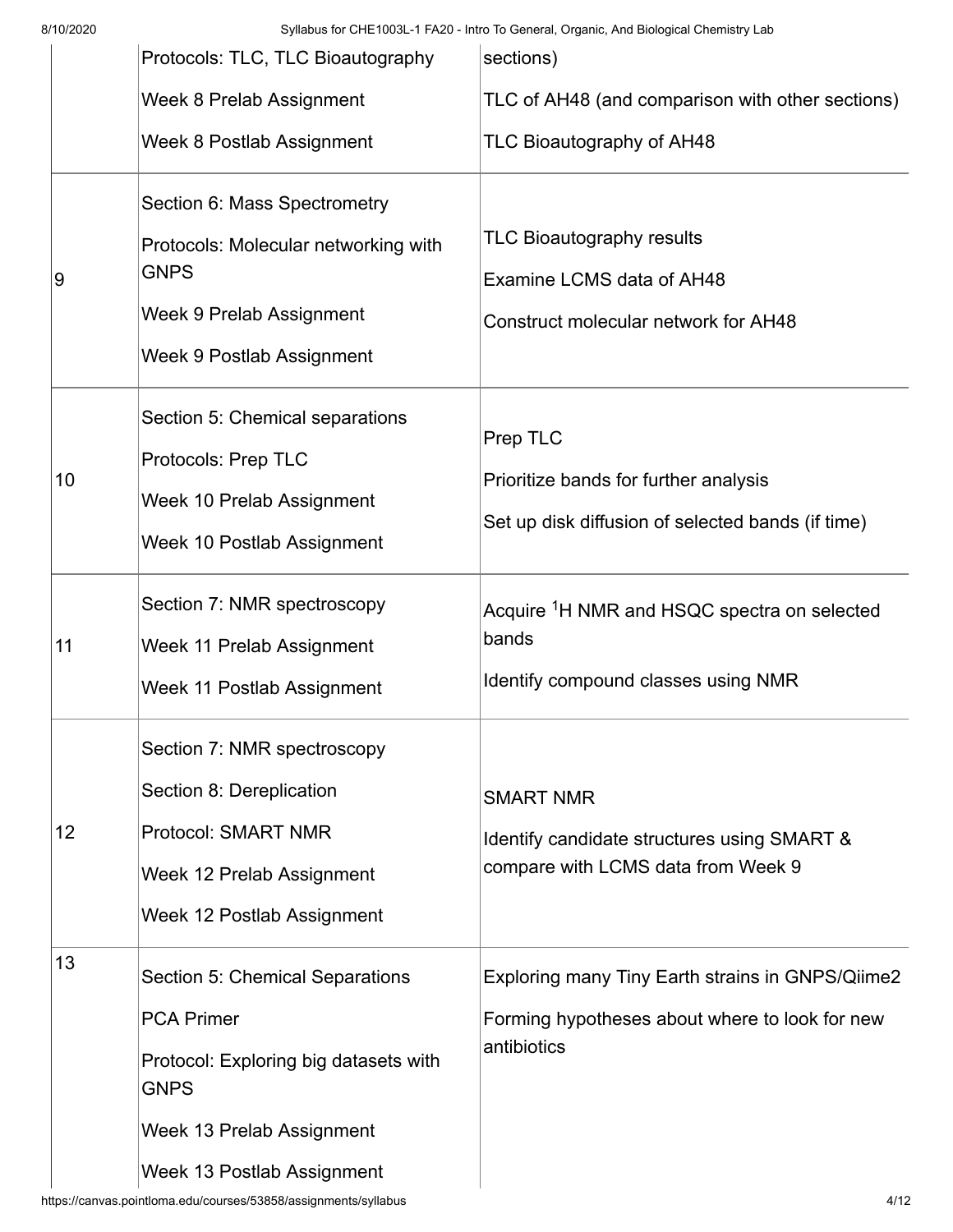| '1∡ | Group Report to TECH | Buffer period |
|-----|----------------------|---------------|

All readings are from the Tiny Earth Chemistry guide, and will be provided on Canvas.

## **ASSESSMENT AND GRADING**

The activities described above will contribute to your total course grade according to the following distribution:

| <b>Prelab assignments</b><br>$ 30\%$ |         |
|--------------------------------------|---------|
| Postlab assignments                  | $ 60\%$ |
| Final Group Report to TECH           | 10%     |

Student grades will be posted in the Canvas grade book throughout the course. Letter grades will be assigned at the end of the course based on your percentage of total possible points, according to the following scale:

## **A B C D F** A 93-100 B+ 87-89 C+ 77-79 D+ 67-69 F Less than 59 A-90-92 B 83-86 C 73-76 D 63-66 B-80-82 C-70-72 D-60-62

## **Standard Grade Scale Based on Percentages**

## **STATE AUTHORIZATION**

State authorization is a formal determination by a state that Point Loma Nazarene University is approved to conduct activities regulated by that state. In certain states outside California, Point Loma Nazarene University is not authorized to enroll online (distance education) students. If a student moves to another state after admission to the program and/or enrollment in an online course, continuation within the program and/or course will depend on whether Point Loma Nazarene University is authorized to offer distance education courses in that state. It is the student's responsibility to notify the institution of any change in his or her physical location. Refer to the map on **State Authorization [\(https://www.pointloma.edu/offices/office-institutional-effectiveness-research/disclosures\)](https://www.pointloma.edu/offices/office-institutional-effectiveness-research/disclosures)** to view which states allow online (distance education) outside of California.

## **INCOMPLETES AND LATE ASSIGNMENTS**

All assignments are to be submitted/turned in by the beginning of the class session when they are due including assignments posted in Canvas. Incompletes will only be assigned in extremely unusual circumstances.

## **PLNU COPYRIGHT POLICY**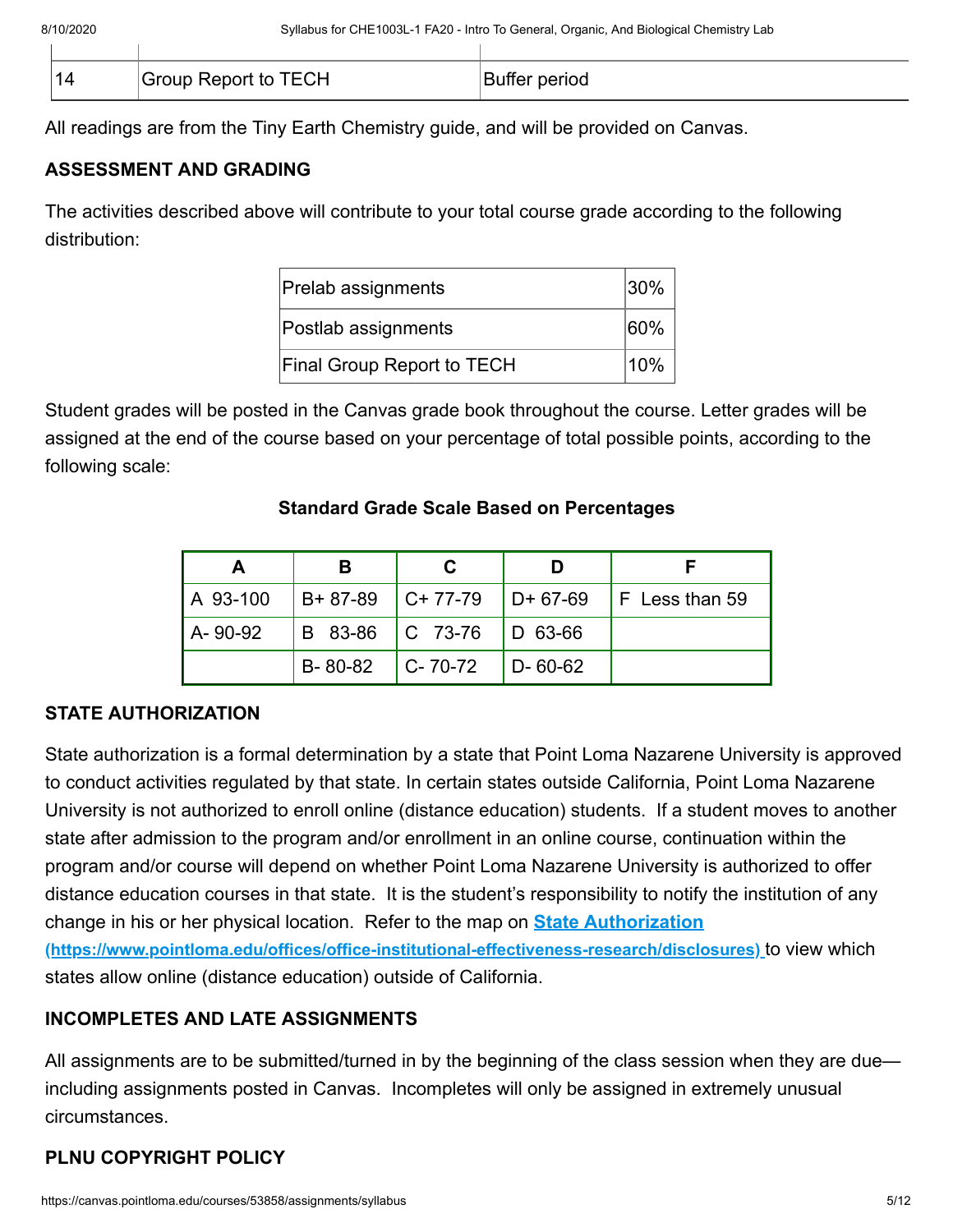Point Loma Nazarene University, as a non-profit educational institution, is entitled by law to use materials protected by the US Copyright Act for classroom education. Any use of those materials outside the class may violate the law.

#### **PLNU ACADEMIC HONESTY POLICY**

Students should demonstrate academic honesty by doing original work and by giving appropriate credit to the ideas of others. Academic dishonesty is the act of presenting information, ideas, and/or concepts as one's own when in reality they are the results of another person's creativity and effort. A faculty member who believes a situation involving academic dishonesty has been detected may assign a failing grade for that assignment or examination, or, depending on the seriousness of the offense, for the course. Faculty should follow and students may appeal using the procedure in the university Catalog. See **Academic Policies [\(http://catalog.pointloma.edu/content.php?catoid=18&navoid=1278\)](http://catalog.pointloma.edu/content.php?catoid=18&navoid=1278)** for definitions of kinds of academic dishonesty and for further policy information.

### **PLNU ACADEMIC ACCOMMODATIONS POLICY**

While all students are expected to meet the minimum standards for completion of this course as established by the instructor, students with disabilities may require academic adjustments, modifications or auxiliary aids/services. At Point Loma Nazarene University (PLNU), these students are requested to register with the Disability Resource Center (DRC), located in the Bond Academic Center. (**DRC@pointloma.edu [\(mailto:DRC@pointloma.edu\)](mailto:DRC@pointloma.edu)** or 619-849-2486). The DRC's policies and procedures for assisting such students in the development of an appropriate academic adjustment plan (AP) allows PLNU to comply with Section 504 of the Rehabilitation Act and the Americans with Disabilities Act. Section 504 (a) prohibits discrimination against students with special needs and guarantees all qualified students equal access to and benefits of PLNU programs and activities. After the student files the required documentation, the DRC, in conjunction with the student, will develop an AP to meet that student's specific learning needs. The DRC will thereafter email the student's AP to all faculty who teach courses in which the student is enrolled each semester. The AP must be implemented in all such courses.

If students do not wish to avail themselves of some or all of the elements of their AP in a particular course, it is the responsibility of those students to notify their professor in that course. PLNU highly recommends that DRC students speak with their professors during the first two weeks of each semester about the applicability of their AP in that particular course and/or if they do not desire to take advantage of some or all of the elements of their AP in that course.

## **PLNU ATTENDANCE AND PARTICIPATION POLICY**

This course is being taught in the hybrid format, which means that you will engage with your fellow classmates and instructor in real time during weekly *synchronous* class meetings on Zoom and you will engage with other material *asynchronously* online.

Regular and punctual attendance at all **synchronous** class sessions is considered essential to optimum academic achievement. If the student is absent for more than 10 percent of class sessions (virtual or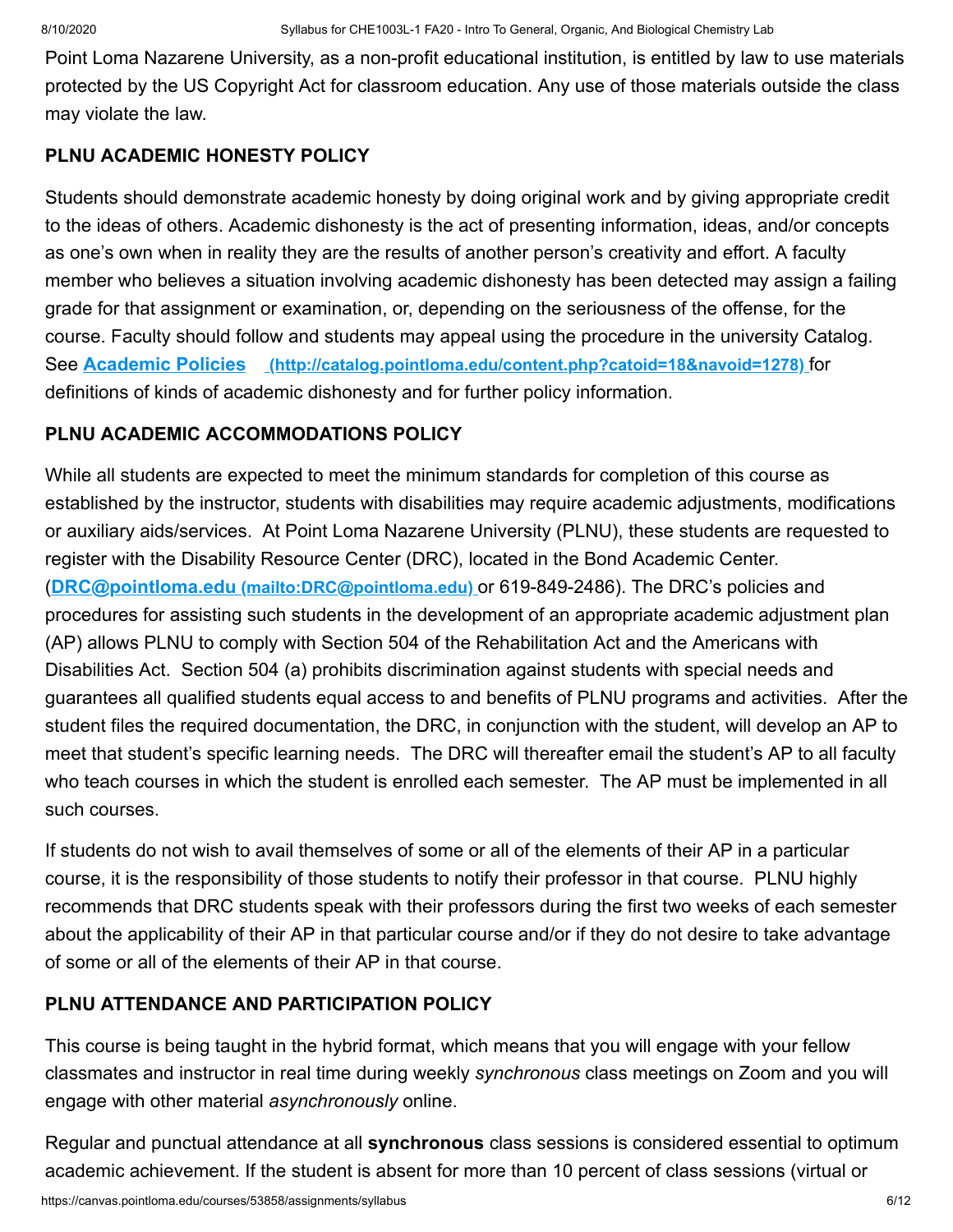face-to-face), the instructor will issue a written warning of de-enrollment. If the absences exceed 20 percent, the student may be de-enrolled without notice until the university drop date or, after that date, receive the appropriate grade for their work and participation. In addition, a portion of the credit hour content will be delivered **asynchronously** and attendance will be determined by submitting the assignments by the posted due dates. See **Academic Policies**

**[\(https://catalog.pointloma.edu/content.php?catoid=46&navoid=2650#Class\\_Attendance\)](https://catalog.pointloma.edu/content.php?catoid=46&navoid=2650#Class_Attendance)** in the Undergraduate Academic Catalog. If absences exceed these limits but are due to university excused health issues, an exception will be granted.

#### **SPIRITUAL CARE**

Please be aware PLNU strives to be a place where you grow as whole persons. To this end, we provide resources for our students to encounter God and grow in their Christian faith. If students have questions, [a desire to meet with the chaplain or have prayer requests you can contact the](https://www.pointloma.edu/offices/spiritual-development) **Office of Spiritual Development (https://www.pointloma.edu/offices/spiritual-development)**

#### **USE OF TECHNOLOGY**

In order to be successful in the online environment, you'll need to meet the minimum technology and system requirements; please refer to the *Technology and System Requirements*  **[\(https://help.pointloma.edu/TDClient/1808/Portal/KB/ArticleDet?ID=108349\)](https://help.pointloma.edu/TDClient/1808/Portal/KB/ArticleDet?ID=108349)** information. Additionally, students are required to have headphone speakers compatible with their computer available to use. If a [student is in need of technological resources please contact](mailto:student-tech-request@pointloma.edu) **student-tech-request@pointloma.edu (mailto:student-tech-request@pointloma.edu)** .

Problems with technology do not relieve you of the responsibility of participating, turning in your assignments, or completing your class work.

### **ASSIGNMENTS AT-A-GLANCE**

The table below lists our assignments and their due dates. Click on any assignment to review it.

# Course Summary:

| <b>Date</b>      | <b>Details</b>                                                                                                                                                    |
|------------------|-------------------------------------------------------------------------------------------------------------------------------------------------------------------|
|                  | Week 1   Postlab Assignment: Elevator Speech<br>髟<br>due by 2:45pm<br>(https://canvas.pointloma.edu/courses/53858/assignments/526837)<br>(Section 1-CHE1003L)     |
| Sat Aug 22, 2020 | <b>Week 1   Postlab Assignment: Elevator Speech</b><br>國<br>due by 6pm<br>(https://canvas.pointloma.edu/courses/53858/assignments/526837)<br>(Section 2-CHE1003L) |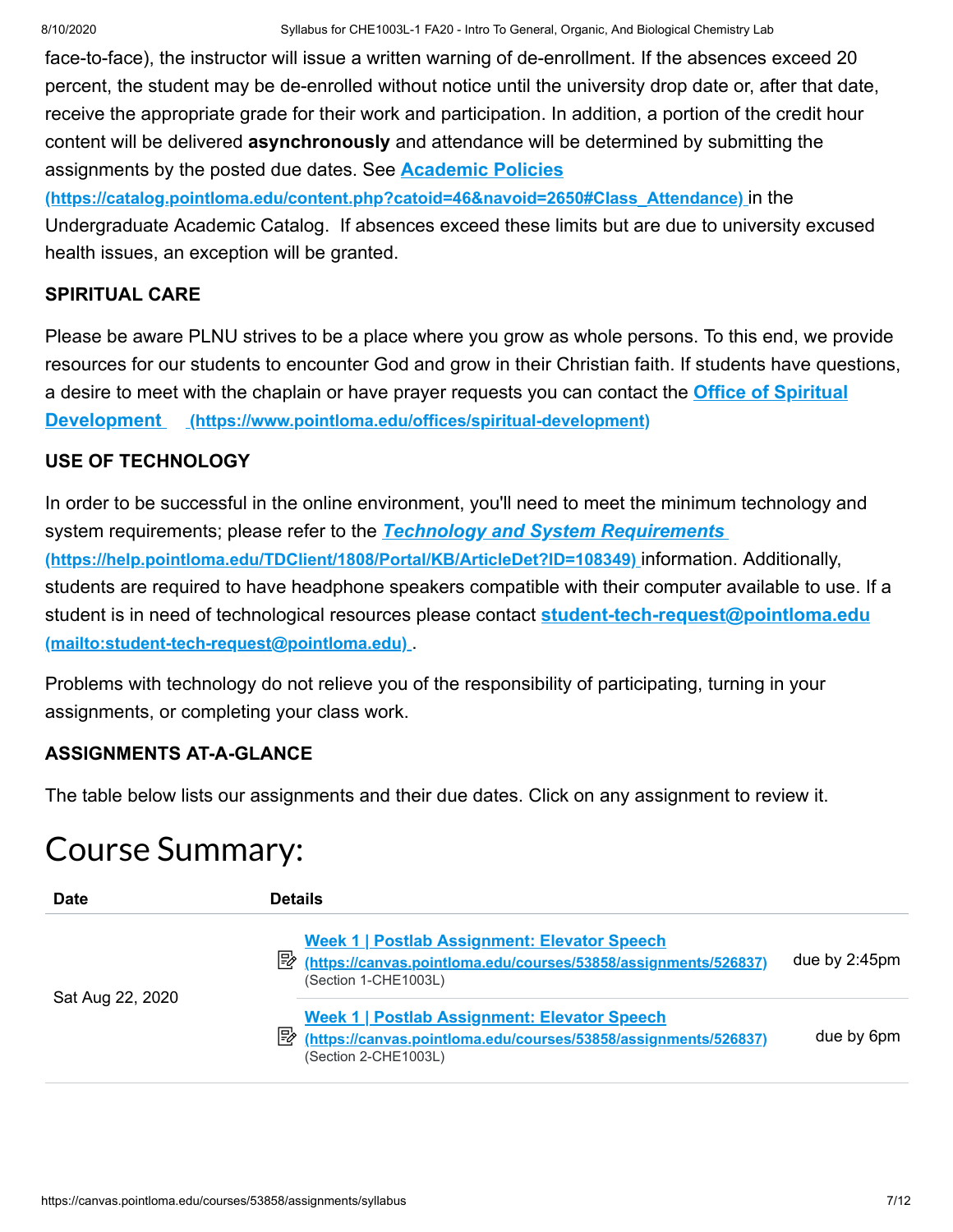| <b>Date</b>      | <b>Details</b>                                                                                                                                                                     |               |
|------------------|------------------------------------------------------------------------------------------------------------------------------------------------------------------------------------|---------------|
| Sun Aug 23, 2020 | <b>Week 1   Postlab Assignment: Elevator Speech</b><br>https://canvas.pointloma.edu/courses/53858/assignments/526837)<br>(Section 3-CHE1003L)                                      | due by 9:30am |
|                  | <b>Week 1   Postlab Assignment: Elevator Speech</b><br>ぽん<br>(https://canvas.pointloma.edu/courses/53858/assignments/526837)<br>(Section 4-CHE1003L)                               | due by 1:30pm |
|                  | <b>Week 1   Postlab Assignment: Elevator Speech</b><br>零<br>(https://canvas.pointloma.edu/courses/53858/assignments/526837)<br>(Section 5-CHE1003L)                                | due by 6pm    |
| Mon Aug 24, 2020 | <b>Discussion 1 responses due</b><br>(https://canvas.pointloma.edu/calendar?<br>翩<br>event id=46249&include contexts=course 53858)                                                 | 12am          |
|                  | <b>Week 2   Prelab Assignment: VR Extraction of Acetylsalicylic</b><br><u>Acid</u><br>國<br>(https://canvas.pointloma.edu/courses/53858/assignments/535876)<br>(Section 1-CHE1003L) | due by 2:45pm |
|                  | <b>Week 1   Postlab Assignment: Elevator Speech</b><br>彫<br>(https://canvas.pointloma.edu/courses/53858/assignments/526837)<br>(Section 6-CHE1003L)                                | due by 6pm    |
|                  | <b>Week 2   Prelab Assignment: VR Extraction of Acetylsalicylic</b><br><b>Acid</b><br>國<br>(https://canvas.pointloma.edu/courses/53858/assignments/535876)<br>(Section 2-CHE1003L) | due by 6pm    |
| Tue Aug 25, 2020 | <b>Week 2   Prelab Assignment: VR Extraction of Acetylsalicylic</b><br><b>Acid</b><br>國<br>(https://canvas.pointloma.edu/courses/53858/assignments/535876)<br>(Section 3-CHE1003L) | due by 9:30am |
|                  | <b>Week 2   Prelab Assignment: VR Extraction of Acetylsalicylic</b><br><b>Acid</b><br>昬<br>(https://canvas.pointloma.edu/courses/53858/assignments/535876)<br>(Section 4-CHE1003L) | due by 1:30pm |
|                  | Week 1   Postlab Assignment: Elevator Speech<br>https://canvas.pointloma.edu/courses/53858/assignments/526837)<br>(Section 7-CHE1003L)                                             | due by 6pm    |
|                  | <b>Week 2   Prelab Assignment: VR Extraction of Acetylsalicylic</b><br><b>Acid</b><br>國<br>(https://canvas.pointloma.edu/courses/53858/assignments/535876)<br>(Section 5-CHE1003L) | due by 6pm    |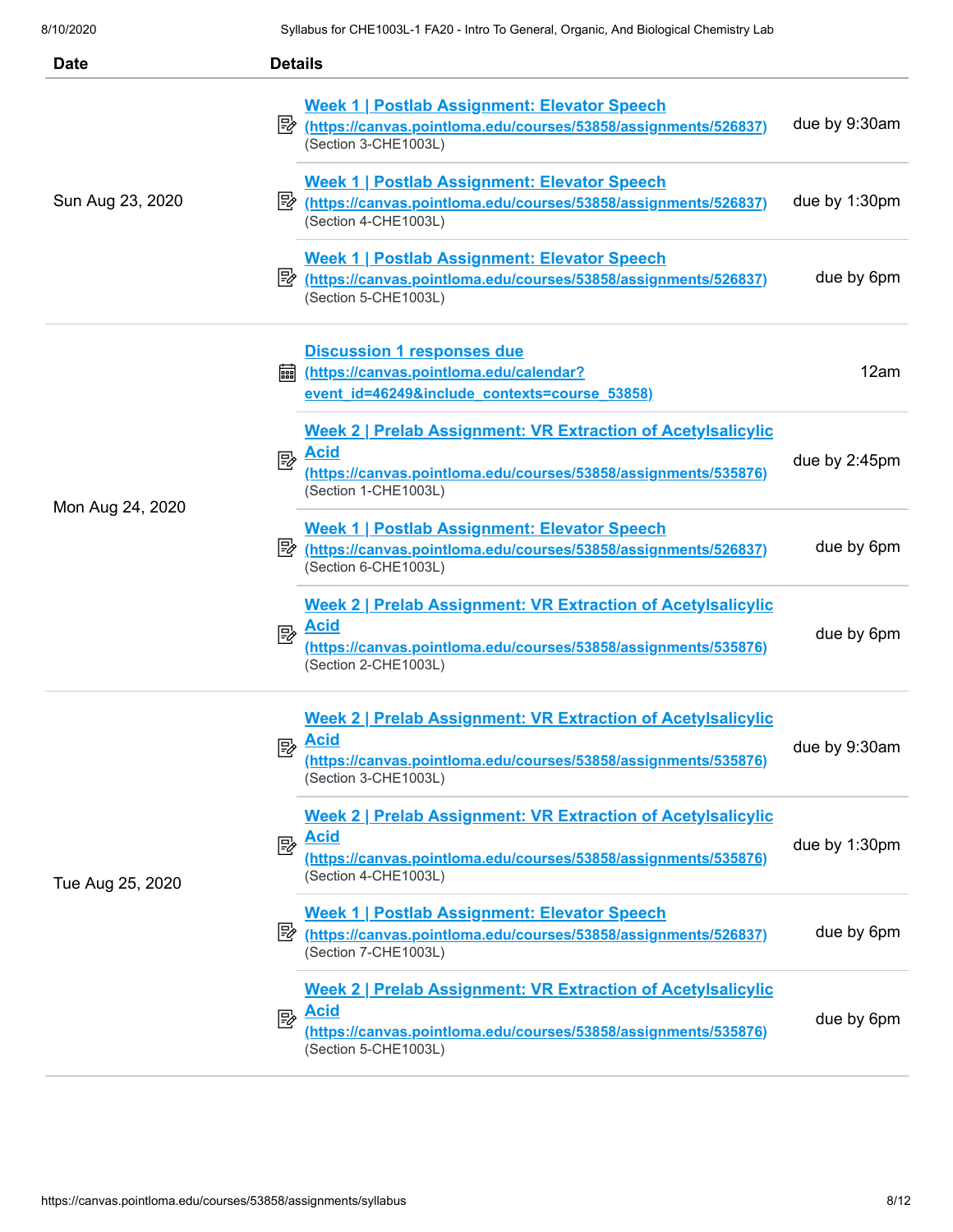| <b>Date</b>      | <b>Details</b>                                                                                                                                                                                   |  |
|------------------|--------------------------------------------------------------------------------------------------------------------------------------------------------------------------------------------------|--|
| Wed Aug 26, 2020 | <b>Week 2   Prelab Assignment: VR Extraction of Acetylsalicylic</b><br><b>Acid</b><br>國<br>due by 6pm<br>(https://canvas.pointloma.edu/courses/53858/assignments/535876)<br>(Section 6-CHE1003L) |  |
| Thu Aug 27, 2020 | Week 2   Prelab Assignment: VR Extraction of Acetylsalicylic<br><b>Acid</b><br>國<br>due by 6pm<br>(https://canvas.pointloma.edu/courses/53858/assignments/535876)<br>(Section 7-CHE1003L)        |  |
|                  | Week 3   Prelab Assignment: Is natural better?<br>due by 2:45pm<br>Ethttps://canvas.pointloma.edu/courses/53858/assignments/541245)<br>(Section 1-CHE1003L)                                      |  |
| Sat Aug 29, 2020 | Week 3   Prelab Assignment: Is natural better?<br>due by 6pm<br>彫<br>(https://canvas.pointloma.edu/courses/53858/assignments/541245)<br>(Section 2-CHE1003L)                                     |  |
|                  | Week 3   Prelab Assignment: Is natural better?<br>due by 9:30am<br>診<br>(https://canvas.pointloma.edu/courses/53858/assignments/541245)<br>(Section 3-CHE1003L)                                  |  |
| Sun Aug 30, 2020 | Week 3   Prelab Assignment: Is natural better?<br>due by 1:30pm<br>ぽん<br>(https://canvas.pointloma.edu/courses/53858/assignments/541245)<br>(Section 4-CHE1003L)                                 |  |
|                  | Week 3   Prelab Assignment: Is natural better?<br>due by 6pm<br>零<br>(https://canvas.pointloma.edu/courses/53858/assignments/541245)<br>(Section 5-CHE1003L)                                     |  |
|                  | <b>Week 2   Postlab Assignment: Extraction Questions</b><br>due by 2:45pm<br>Computer (https://canvas.pointloma.edu/courses/53858/assignments/535891)<br>(Section 1-CHE1003L)                    |  |
| Mon Aug 31, 2020 | <b>Week 2   Postlab Assignment: Extraction Questions</b><br>due by 6pm<br>P (https://canvas.pointloma.edu/courses/53858/assignments/535891)<br>(Section 2-CHE1003L)                              |  |
|                  | Week 3   Prelab Assignment: Is natural better?<br>due by 6pm<br>https://canvas.pointloma.edu/courses/53858/assignments/541245)<br>(Section 6-CHE1003L)                                           |  |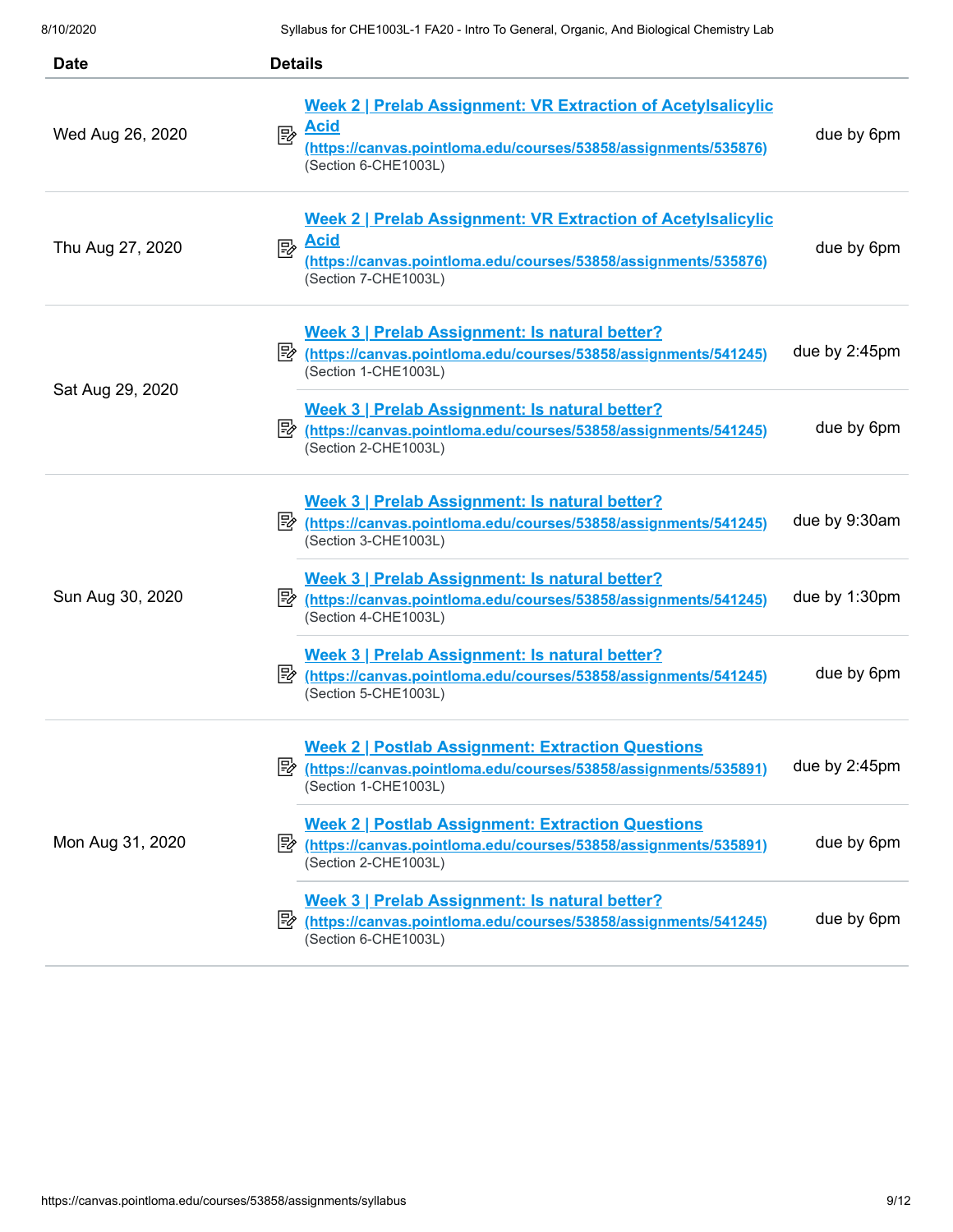| <b>Date</b>     | <b>Details</b>                                                                                                                                                        |                |  |
|-----------------|-----------------------------------------------------------------------------------------------------------------------------------------------------------------------|----------------|--|
|                 | <b>Week 2   Postlab Assignment: Extraction Questions</b><br>Ethttps://canvas.pointloma.edu/courses/53858/assignments/535891)<br>(Section 4-CHE1003L)                  | due by 1:30pm  |  |
|                 | <b>Week 2   Postlab Assignment: Extraction Questions</b><br>(Section 5-CHE1003L)                                                                                      | due by 6pm     |  |
| Tue Sep 1, 2020 | Week 3   Prelab Assignment: Is natural better?<br>Prinths://canvas.pointloma.edu/courses/53858/assignments/541245)<br>(Section 7-CHE1003L)                            | due by 6pm     |  |
|                 | <b>Week 2   Postlab Assignment: Extraction Questions</b><br>彫<br>(https://canvas.pointloma.edu/courses/53858/assignments/535891)<br>(Section 3-CHE1003L)              | due by 9:30pm  |  |
| Wed Sep 2, 2020 | <b>Week 2   Postlab Assignment: Extraction Questions</b><br> 診<br>(https://canvas.pointloma.edu/courses/53858/assignments/535891)<br>(Section 6-CHE1003L)             | due by 6pm     |  |
| Thu Sep 3, 2020 | <b>Week 2   Postlab Assignment: Extraction Questions</b><br>彫<br>(https://canvas.pointloma.edu/courses/53858/assignments/535891)<br>(Section 7-CHE1003L)              | due by 6pm     |  |
| Mon Sep 7, 2020 | Week 3   Postlab Assignment: TLC & Bioassays<br>https://canvas.pointloma.edu/courses/53858/assignments/536312)<br>(Section 1-CHE1003L)                                | due by 2:45pm  |  |
|                 | Week 4   Prelab Assignment: Natural product building<br><b>blocks</b><br>國<br>(https://canvas.pointloma.edu/courses/53858/assignments/536311)<br>(Section 1-CHE1003L) | due by 2:45pm  |  |
|                 | Week 3   Postlab Assignment: TLC & Bioassays<br>Ethttps://canvas.pointloma.edu/courses/53858/assignments/536312)<br>(Section 2-CHE1003L)                              | due by 6pm     |  |
|                 | Week 4   Prelab Assignment: Natural product building<br>blocks<br>國<br>(https://canvas.pointloma.edu/courses/53858/assignments/536311)<br>(Section 2-CHE1003L)        | due by 6pm     |  |
|                 | <b>Week 4   Postlab Assignment: antiSMASH Questions</b><br>垦<br>(https://canvas.pointloma.edu/courses/53858/assignments/536317)                                       | due by 11:59pm |  |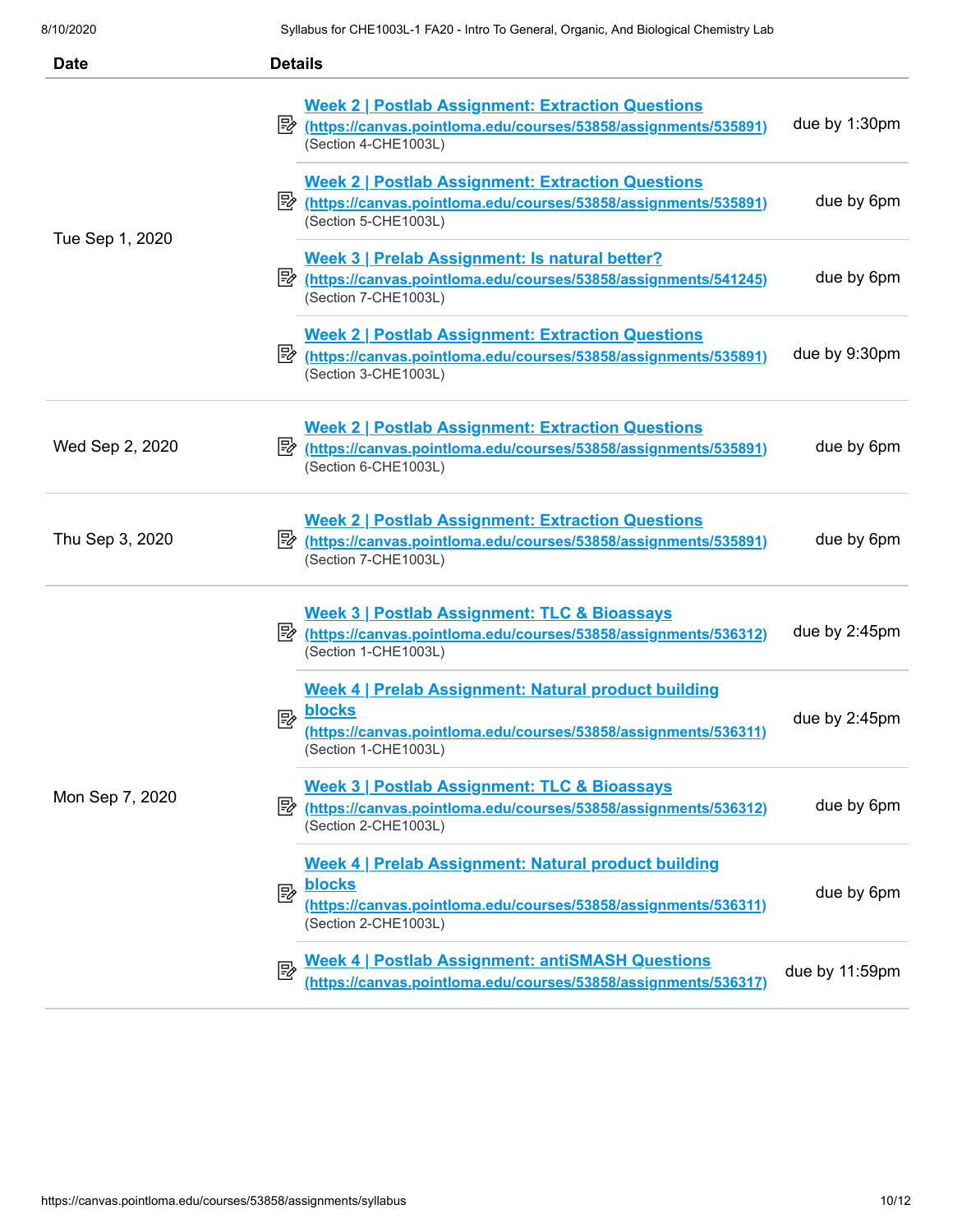| <b>Date</b>      | <b>Details</b>                                                                                                                                                            |
|------------------|---------------------------------------------------------------------------------------------------------------------------------------------------------------------------|
| Tue Sep 8, 2020  | Week 3   Postlab Assignment: TLC & Bioassays<br>due by 9:30am<br>E≥ (https://canvas.pointloma.edu/courses/53858/assignments/536312)<br>(Section 3-CHE1003L)               |
|                  | Week 4   Prelab Assignment: Natural product building blocks<br>due by 9:30am<br>Returns://canvas.pointloma.edu/courses/53858/assignments/536311)<br>(Section 3-CHE1003L)  |
|                  | Week 3   Postlab Assignment: TLC & Bioassays<br>due by 1:30pm<br>Printips://canvas.pointloma.edu/courses/53858/assignments/536312)<br>(Section 4-CHE1003L)                |
|                  | Week 4   Prelab Assignment: Natural product building blocks<br>due by 1:30pm<br>(Section 4-CHE1003L)                                                                      |
|                  | Week 3   Postlab Assignment: TLC & Bioassays<br>due by 6pm<br>E≥ (https://canvas.pointloma.edu/courses/53858/assignments/536312)<br>(Section 5-CHE1003L)                  |
|                  | Week 4   Prelab Assignment: Natural product building blocks<br>due by 6pm<br>(Section 5-CHE1003L)                                                                         |
| Wed Sep 9, 2020  | Week 3   Postlab Assignment: TLC & Bioassays<br>due by 6pm<br>B (https://canvas.pointloma.edu/courses/53858/assignments/536312)<br>(Section 6-CHE1003L)                   |
|                  | Week 4   Prelab Assignment: Natural product building blocks<br>due by 6pm<br>https://canvas.pointloma.edu/courses/53858/assignments/536311)<br>(Section 6-CHE1003L)       |
| Thu Sep 10, 2020 | Week 3   Postlab Assignment: TLC & Bioassays<br>due by 6pm<br>零<br>(https://canvas.pointloma.edu/courses/53858/assignments/536312)<br>(Section 7-CHE1003L)                |
|                  | Week 4   Prelab Assignment: Natural product building blocks<br>due by 6pm<br>零<br>(https://canvas.pointloma.edu/courses/53858/assignments/536311)<br>(Section 7-CHE1003L) |
| Mon Sep 14, 2020 | <b>Week 8 Postlab Assignment: TLC Questions - incomplete</b><br>國<br>due by 11:59pm<br>(https://canvas.pointloma.edu/courses/53858/assignments/541136)                    |
| Fri Nov 20, 2020 | <b>Final Group Report to TECH</b><br>國<br>due by 5pm<br>(https://canvas.pointloma.edu/courses/53858/assignments/545557)                                                   |